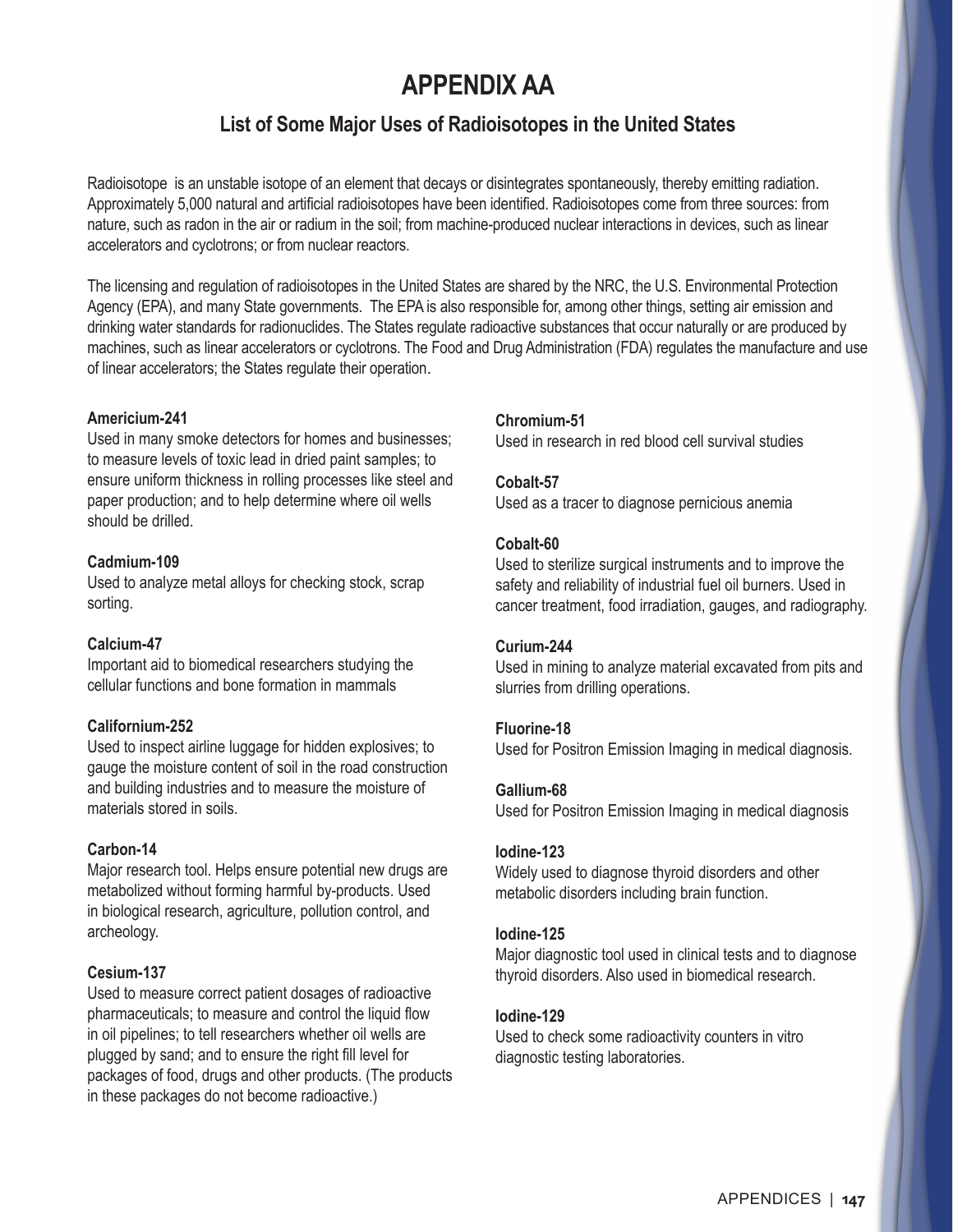# **Iodine-131**

Used to treat thyroid disorders.

# **Iridium-192**

Used to test the integrity of pipeline welds, boilers and aircraft parts and in brachytherapy/tumor irradiation.

# **Iron-55**

Used to analyze electroplating solutions and to detect the presence of sulphur in the air. Used in metabolism research.

# **Krypton-85**

Used in indicator lights in appliances such as clothes washers and dryers, stereos, and coffee makers; to gauge the thickness of thin plastics and sheet metal, rubber, textiles, and paper; and to measure dust and pollutant levels.

# **Lutecium-177**

Used as part of radiopharmaceuticals for treatment of cancer.

# **Nickel-63**

Used to detect explosives, and in voltage regulators and current surge protectors in electronic devices, and in electron capture detectors for gas chromatographs.

# **Phosphorus-32**

Used in molecular biology and genetics research.

#### **Phosphorus-33**

Used in molecular biology and genetics research.

#### **Plutonium-238**

Has powered more than 20 NASA spacecraft since 1972. (The most common radioisotopes of plutonium are Pu-238, Pu-239, and Pu-240.)

#### **Polonium-210**

Reduces the static charge in production of photographic film and other materials.

#### **Promethium-147**

Used in electric blanket thermo-stats…and to gauge the thickness of thin plastics, thin sheet metal, rubber, textile, and paper.

### **Radium-226**

Makes lighting rods more effective. ( The most common isotopes of radium are Ra-226 and Ra-228. Radium-226 is part of the uranium decay series. Radium-228 and Ra-224 are part of the thorium decay series. All isotopes of radium are radioactive. Radium decays to produce radon gas)

#### **Selenium-75**

Used in protein studies in life science research.

#### **Sodium-24**

Used to locate leaks in industrial pipe lines; and in oil well studies.

#### **Strontium-85**

Used to study bone formation and metabolism.

#### **Strontium-90**

Used in survey meters by schools, the military and emergency management authorities. Also used in cigarette manufacturing sensors and medical treatment.

#### **Sulphur-35**

Used in genetics and molecular biology research.

#### **Technetium-99m**

The most widely used radioactive pharmaceutical for diagnostic studies in nuclear medicine. Different chemical forms are used for brain, bone, liver, spleen and kidney imaging and also for blood flow studies.

#### **Thallium-201**

Used in nuclear medicine for nuclear cardiology and tumor detection.

#### **Thallium-204**

Used to measure dust and pollutant levels on filter paper; and to gauge the thickness of plastics, sheet metal, rubber, textiles, and paper.

#### **Thorium-229**

Helps fluorescent lights last longer.

#### **Thorium-232**

As thoriated tungsten, used in electric arc welding rods in construction, aircraft, petrochemical and food processing equipment industries.

#### **Thorium-230**

Provides coloring and fluorescence in colored glazes and glassware.